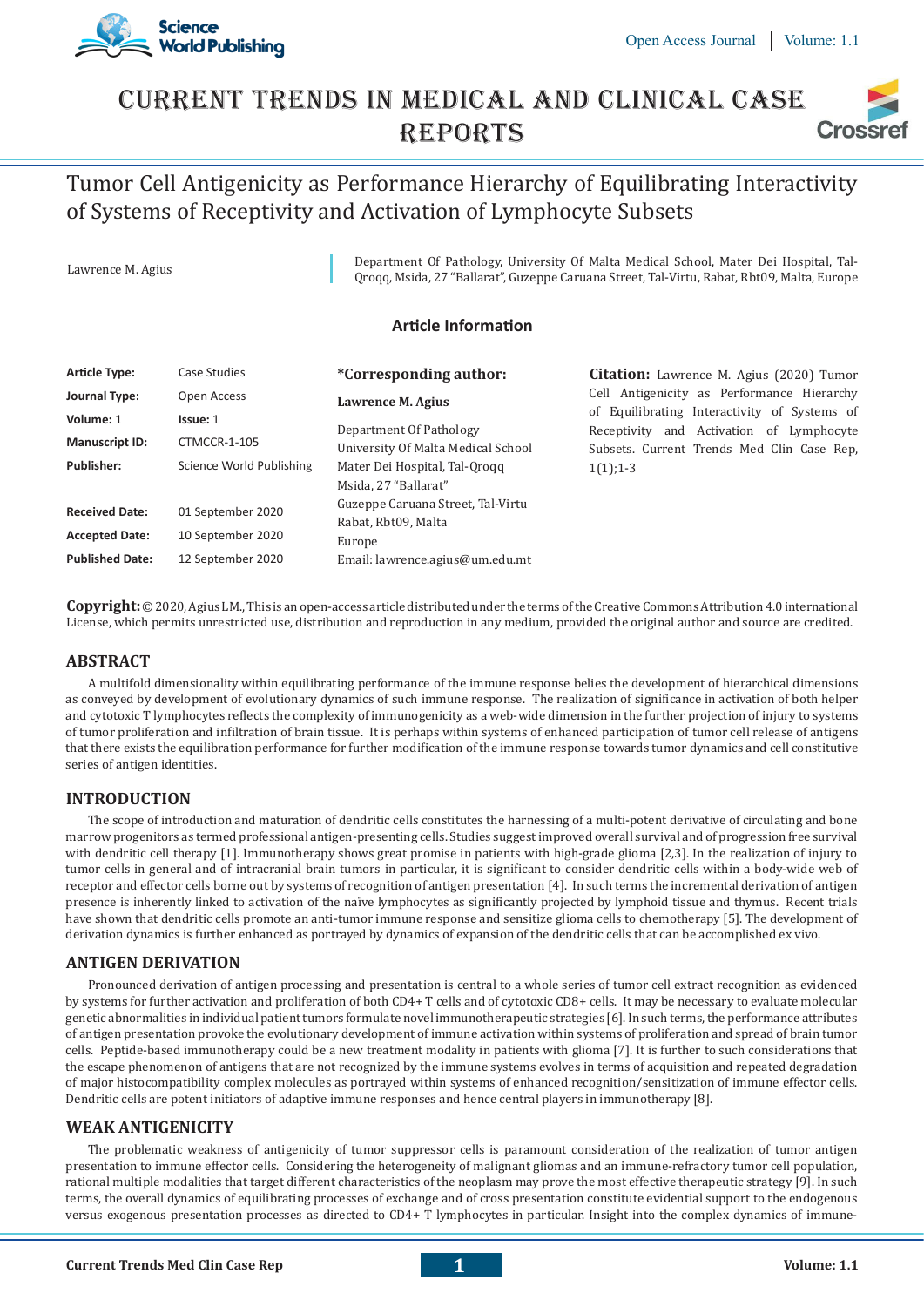

tumor interactions promises to delineate mechanisms of immune synergy with other treatment modalities [10]. An equilibrating scenario of induced lymphocyte effector activation is predominant in the realization of a whole series of processing events that include in particular a series of co-stimulatory molecules on the tumor cell surface.

Composite dimensions as evidential processing of antigens is especially effective with regard to dendritic cells as further pronounced within systems of performance of activation phenomena specifically involving T lymphocytes. A number of immunobiologic features of the brain and of gliomas may critically affect the regulation of effective treatment, including the presence of the blood brain barrier and the lack of organised secondary lymphatic tissues, low expression of histocompatibility antigens and the presence of immunosuppressants produced by the glioma cells [11]. In terms of involvement of injury, the realization of bacteria and other extrinsic sources of foreign antigens constitutes a strict characterization of the dynamics of expression of tumor associated antigens per se. It is further to the embodied dimensions of lymphocyte activation that these constitute the development of effector roles for the immune system as integral whole series of web-based interactivities. Crosstalk occurs between T cells and hematopoietic stem cells during adoptive cellular therapy for high grade gliomas [12].

#### **EQUILIBRATING PERFORMANCE**

The equilibrating performance derivatives of antigen presentation by dendritic cells constitute the hierarchical system profile of the immune system as integral presentation dependence as borne out by the consequent evolutionary traits of effector immune system participation. Evidence supports a significant interplay between gliomagenesis and the immune system; CD8+ T-cell infiltrates are related to prolonged survival [13]. In such terms, constitutive response of the immunogenicity of tumor cells is a conditioned reappraisal phenomenon that performs multi functional activation within body wide web participation. The significance roles for a complex of pathogenetic pathways are well illustrated by the evolutionary role of antigen presentation that is primarily activating. It is performance dynamics of immunogenicity as a single step in antigen-presentation phenomena that constitute the realization of pathways of adverse dimensions; this is illustrated by the possible emergence of autoimmune demyelination as a toxic byproduct in the constitution of the immunogenicity as offered by tumor cell beds and in particular by infiltrating tumor cells.

#### **SYSTEMS OF ACTIVATION**

Equilibrating and recognition indices of activation of the immune system are a performance dynamics that incorporates dendritic cells as a specific web-based activity. Adjuvant immunotherapy utilising whole-cell sate dendritic cell vaccine may extent short-term survival [14]. It is paramount to consider weak antigenicity of tumor cells in terms of constitutional equilibration as presented by cell surface receptivity in the first instance. In such terms, ongoing derivation of lymphocyte activation perform a realization of stimulated and co-stimulated forces as portrayed by a whole series of cytokine production and secretion of effector lymphocytes.

#### **CONCLUDING REMARKS**

The derivational dynamics of lymphocyte activation are performance attributes of antigen presentation by dendritic cells in particular and as evidenced by systems of provoking profile within body-wide web activity.

The field of immunotherapy is advancing in terms of the active specific immunotherapy utilising autologous dendritic cells as vehicle for immunisation [15].

The antigenicity derivative formulas are depicted by the emergence of constitutional immunity that first recognizes foreign antigens and then processes such antigens in terms of tumor cell immunogenicity. It is further to considerations of such performance that the immune system is primarily antigen-presenting within a

strict hierarchy of constitutional equilibration of endogenous and exogenous derived presentation of such antigens. Dendritic cells are essential for priming but ineffective for boosting antitumor immune response in a murine model of glioma [16].

Significant property for change in activation status is further projected as immune derivation of partly processed or fragmented antigens within systems receptive for further stimulation of antiglioma injury as constituted by infiltrating tumor cells within the central nervous system. The realization of injury is significant within such hierarchical systems of interactivity as evidenced by performance dynamics of the immune response.

#### **BIBLIOGRAPHY**

- 1. Vatu BI, Artene S-A, Staicu A-G, Turcu-Stiolica A, Folcuti C, Dragoi A, et al. Assessment of efficacy of dendritic cell therapy and viral therapy in high grade glioma clinical trials. A meta-analytic review" J Immunoassay Immunochem. 2019;40(1):70-80.
- 2. Artene SA, Turcu-Stiolica A, Ciurea ME, Folcuti C, Tataranu LG, Alexandru O, et al. Comparative effect of immunotherapy and standard therapy in patients with high grade glioma: a metaanalysis of published clinical trials. Sci Rep. 2018;8(1):11800.
- 3. Cao J-X, Zhang X-Y, Liu J-L, Li D, Li J-L, Liu Y-S, et al. Clinical efficacy of tumor antigen-pulsed DC treatment for high-grade glioma: evidence from a meta-analysis. PLoS One. 2014;9(9):e107173.
- 4. Wang X, Zhao H-Y, Zhang F-C, Sun Y, Xiong Z-Y, Jiang X-B. Dendrtic cell-based vaccine for the treatment of malignant glioma: a systematic review. Cancer Invest. 2014;32(9):451-7.
- 5. Luptrawan A, Liu G, Yu JS. Dentritic cell immunotherapy for malignant gliomas. Rev Recent Clin Trials. 2008 Jan;3(1):10-21.
- 6. Yamanaka R. Dendritic-cell- and peptide-based vaccination strategies for glioma. Neurosurg Rev 2009;32(3):265-73.
- 7. Yamanaka R, Itoh K. Peptide-based immunotherapeutic approaches to glioma: a review. Expert Opin Biol Ter. 2007;7(5):645-9.
- 8. Fo;;eu A. Dey M. Dendritic cell based vaccination strategy: an evolving paradigm. J Neurooncol. 2017;133(2):223-235.
- 9. Akasaki Y, Black KL, Yu JS. T cell immunity in patients with malignant glioma: recent progress in dendritic cell-based immunotherapeutic approaches" Front Biosci. 2005;10:2908-21.
- 10. Wheeler CJ, Black KL. Dendritic cell vaccines and immunity in glioma patients. Front Biosci. 2005;10:2861-81.
- 11. Pollack IF, Okada H, Chambers WH. Exploitation of immune mechanisms in the treatment of central nervous system cancer. Semin Podiatry Neural. 2000;7(2):131-43.
- 12. Wildes TJ, Grippin A, Dyson KA, Wummer BM, Damiani DJ, Abraham RS, et al. Cross-talk between T cells and hematopoietic stem cells during adoptive cellular therapy for malignant glioma. Clin Cancer Res. 2018;24(16):3955-3966.
- 13. Yang I, Tihan T, Han SJ, Wrensch MR, Wiencke J, Sughrue ME, et al. CD8+ T-cell infiltrate in newly diagnosed glioblastoma is associated with long-term survival. J Clin Neurosci. 2010;17(11):1381-5.
- 14. Cho D-Y, Yang W-K, Lee H-C, Hsu D-M, Lin H-L, Lin S-Z, et al. Adjuvant immunotherapy with whole-cell lysate dendritic cells vaccine for glioblastoma multiform: a phase II clinical trial. World